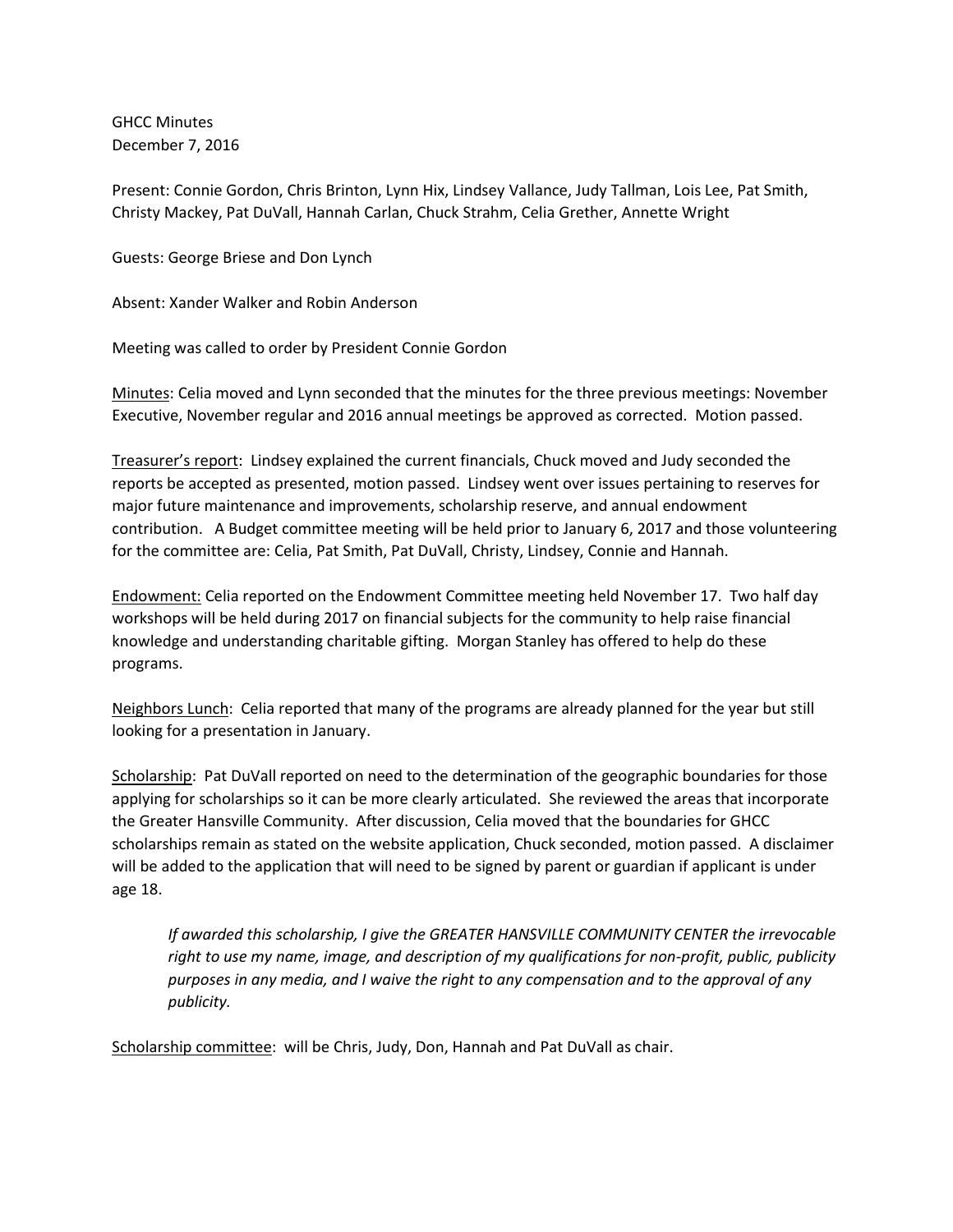Volunteer dinner: Pat DuVall reported a Spaghetti Dinner to honor volunteers will be held on February 25. Lois will send invitations and Pat DuVall will write an article for the Log article inviting individuals.

Events: Judy reported on the Wine Social that \$18,500 revenue was received, of that \$3925 from ticket sales, and \$14,278 from the auction. There were \$2004 in expenses for a net revenue of \$16,499. There are 30 more tickets at \$40 for the pig roast with an expense of \$300 for the pig, this is a low cost event. Judy will put an article in the Log and have them available for sale at the store. No date has yet been set for next year's the wine social and chili cook-off.

Children's Christmas Party: Lynn reported each child will receive a small solar toy and candy on at the party on December 15. There will be puppeteers to entertain the children and Santa will be making an appearance with help from the Fire Department. Lynn also recommended a donation of \$50 to the Firemen's fund to help offset their expenses. Lynn will find out the specific name of the fund and details for making a contribution.

Book Sale: Lynn reported \$1000 was made from the recent book sale. There will be an article in the January Log.

Membership: Christy reported there were 3 new members this past month.

Talking About: Annette reported she is working on a speaker from the Suquamish Museum on Native American Art. The January program will be about diet and health

Neighbors Lunch: Annette suggested that we offer a free lunch when attendees pay to join the GHCC at the January meeting. .

Scouts: Chuck reported the Scouts will serve a spaghetti dinner on January 20<sup>th</sup> as a fund raiser. Cost is \$7.50 adults, \$5.00 children. Money raised is for scouting supplies.

Rental: Connie and Robin working on updating rental agreement. Kitchen will not have a freezer due to the remodel and renters need to be aware of it.

Maintenance: Chuck reported on several projects.

- Kitchen update: Chuck reported the remodel is almost complete. Budget was \$10,000 and is coming in just under \$7,000.
- Boat House: Chuck reported there was a break-in at the boat house. It does not seem that there was anything taken and the building has been secured. He suggested we allocate \$75 to install a passive alarm system for the building, motion passed.
- Door snakes for the base of the doors were purchased to cut drafts in the East room.
- Dahl glass inspected the damaged window in the East room and will give an estimate to replace the window.
- New LED light bulbs were installed to give better light and energy savings.